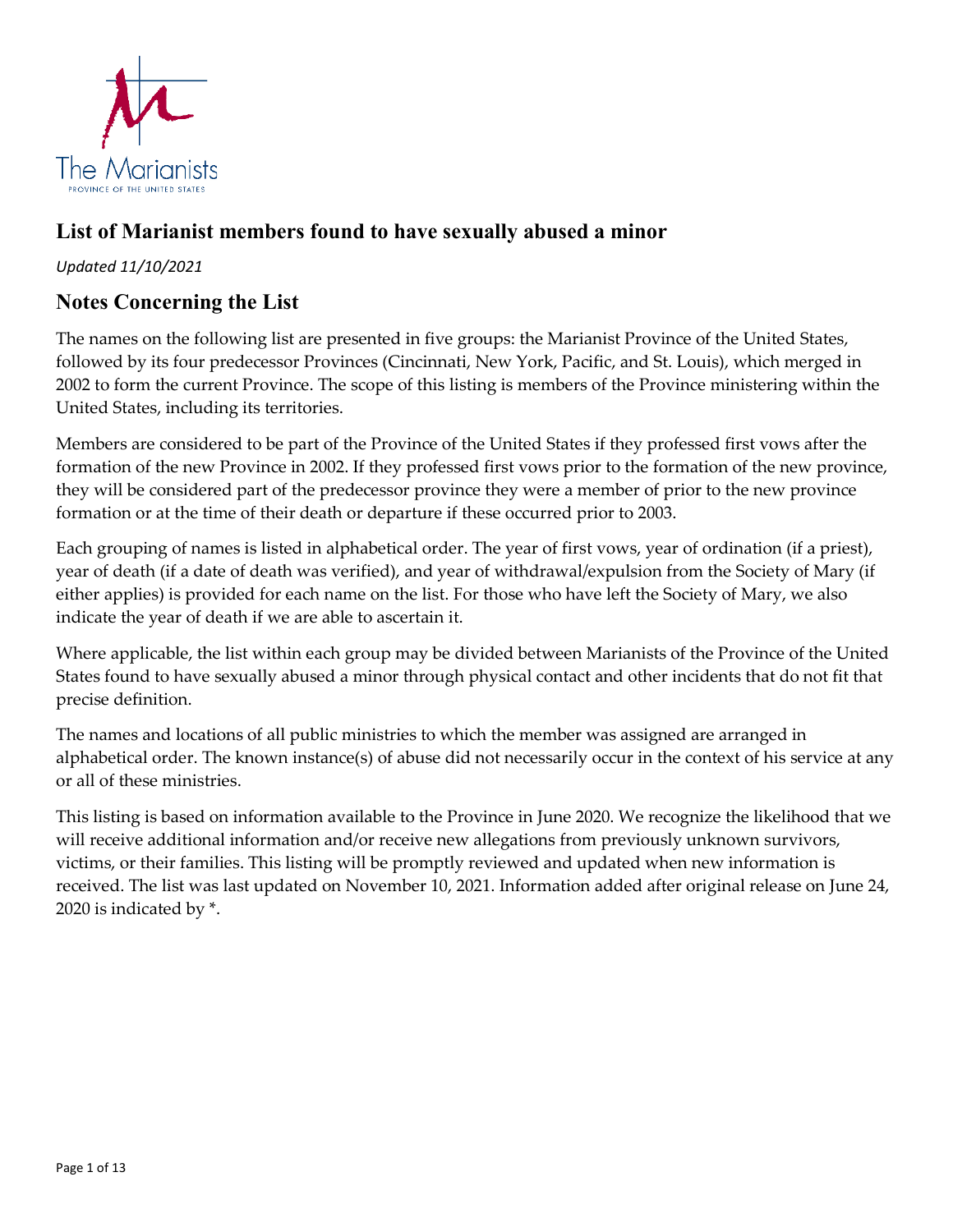# **Members found to have sexually abused a minor**

#### **Province of United States - Since 2002 -**

| Name: Kambhampati, Kumara S.                    |
|-------------------------------------------------|
| Professed Vows: 2007                            |
| Ordained: N/A                                   |
| Status:                                         |
| Removed from public ministry 2018               |
| Sexually abusive contact of a minor through the |
| use of internet/social media*                   |
| Withdrew from Society of Mary 2021              |
|                                                 |
| Assignments:                                    |
| Chaminade College Preparatory, West Hills, CA   |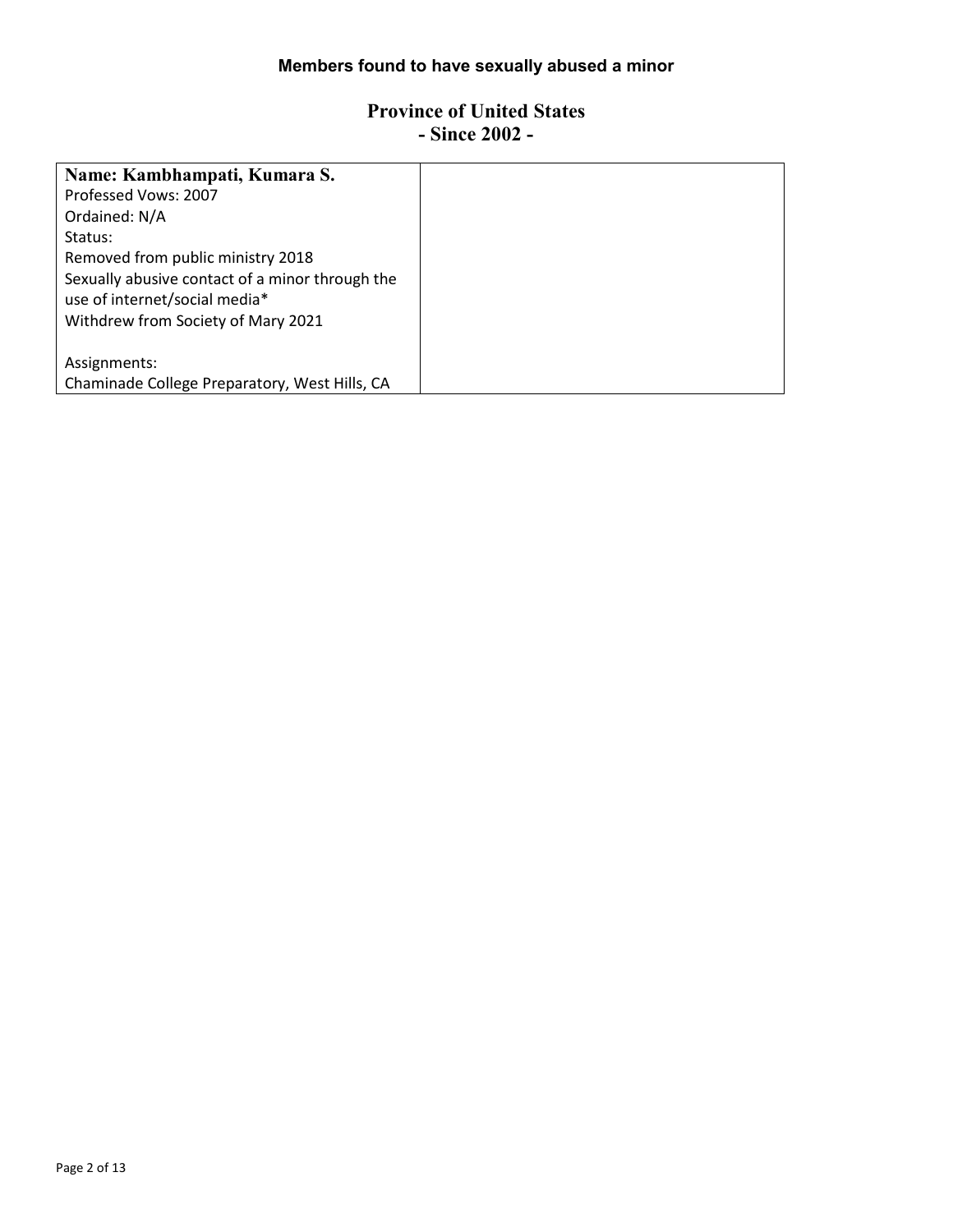#### **PREDECESSOR PROVINCES - Prior to 2002 –**

### **Province of Cincinnati**

| Name: Binder, Jerome J.                        | Name: Botty, Paul F.X.                                                   |
|------------------------------------------------|--------------------------------------------------------------------------|
| Professed Vows: 1957                           | Professed Vows: 1980                                                     |
| Ordained: N/A                                  | N/A<br>Ordained:                                                         |
| Status:                                        | Status:                                                                  |
| Deceased 2000                                  | Removed from Public Ministry 1986                                        |
|                                                | Withdrew from Society of Mary 1992                                       |
| Assignments:                                   | Deceased 2007                                                            |
| Archbishop Moeller High School, Cincinnati, OH |                                                                          |
| Cathedral Latin School, Cleveland, OH          | Assignments:                                                             |
| North Catholic High School, Pittsburgh, PA     | Chaminade Julienne Catholic High School,                                 |
|                                                | Dayton, OH                                                               |
|                                                | St. Joseph High School, Cleveland, OH                                    |
| Name: Dury, Edward J.                          | Name: Finke, John J.                                                     |
| Professed Vows: 1920                           | Professed Vows: 1925                                                     |
| Ordained: N/A                                  | Ordained: 1937                                                           |
| Status:                                        | Status:                                                                  |
| Deceased 1974                                  | Deceased 1983                                                            |
|                                                |                                                                          |
| Assignments:                                   | Assignments:                                                             |
| Cathedral Latin School, Cleveland, OH          | Cathedral Latin School, Cleveland, OH                                    |
| Chaminade College Preparatory, Mineola, NY     | Emmanuel Parish, Dayton, OH                                              |
| North Catholic High School, Pittsburgh, PA     | Military Chaplain                                                        |
| Purcell Marian High School, Cincinnati, OH     | Parish Work in the Diocese of Houma-Thibodaux,                           |
| St. Joseph's High School, Hilo, HI             | LA                                                                       |
| St. Louis College, Honolulu, HI                | Purcell Marian High School, Cincinnati, OH                               |
| University of Dayton, Dayton, OH               | University of Dayton, Dayton, OH                                         |
| West Catholic High School, Philadelphia, PA    |                                                                          |
| Name: Hartman, Bernard J.                      | Name: Hildebrand, William C.                                             |
| Professed Vows: 1958                           | Professed Vows: 1922                                                     |
| Ordained: N/A                                  | Ordained: N/A                                                            |
| Status:                                        | Status:                                                                  |
| Removed from Public Ministry 1997              | Deceased 1979                                                            |
|                                                |                                                                          |
|                                                | Assignments:                                                             |
| Assignments:                                   | Cathedral Latin School, Cleveland, OH                                    |
| Archbishop Moeller High School, Cincinnati, OH | Chaminade High School, Dayton, OH                                        |
| Chaminade High School, Dayton, OH              | Covington Catholic High School, Covington, KY                            |
| Covington Catholic High School, Covington, KY  | North Catholic High School, Pittsburgh, PA                               |
| North Catholic High School, Pittsburgh, PA     | Purcell Marian High School, Cincinnati, OH                               |
| St. Elizabeth Hospital, Utica, NY              | Saint Louis School, Honolulu, HI                                         |
|                                                | St. Anthony's High School, Wailuku, HI                                   |
|                                                | St. John's High School, Fresno, CA<br>St. Joseph's High School, Hilo, HI |
|                                                |                                                                          |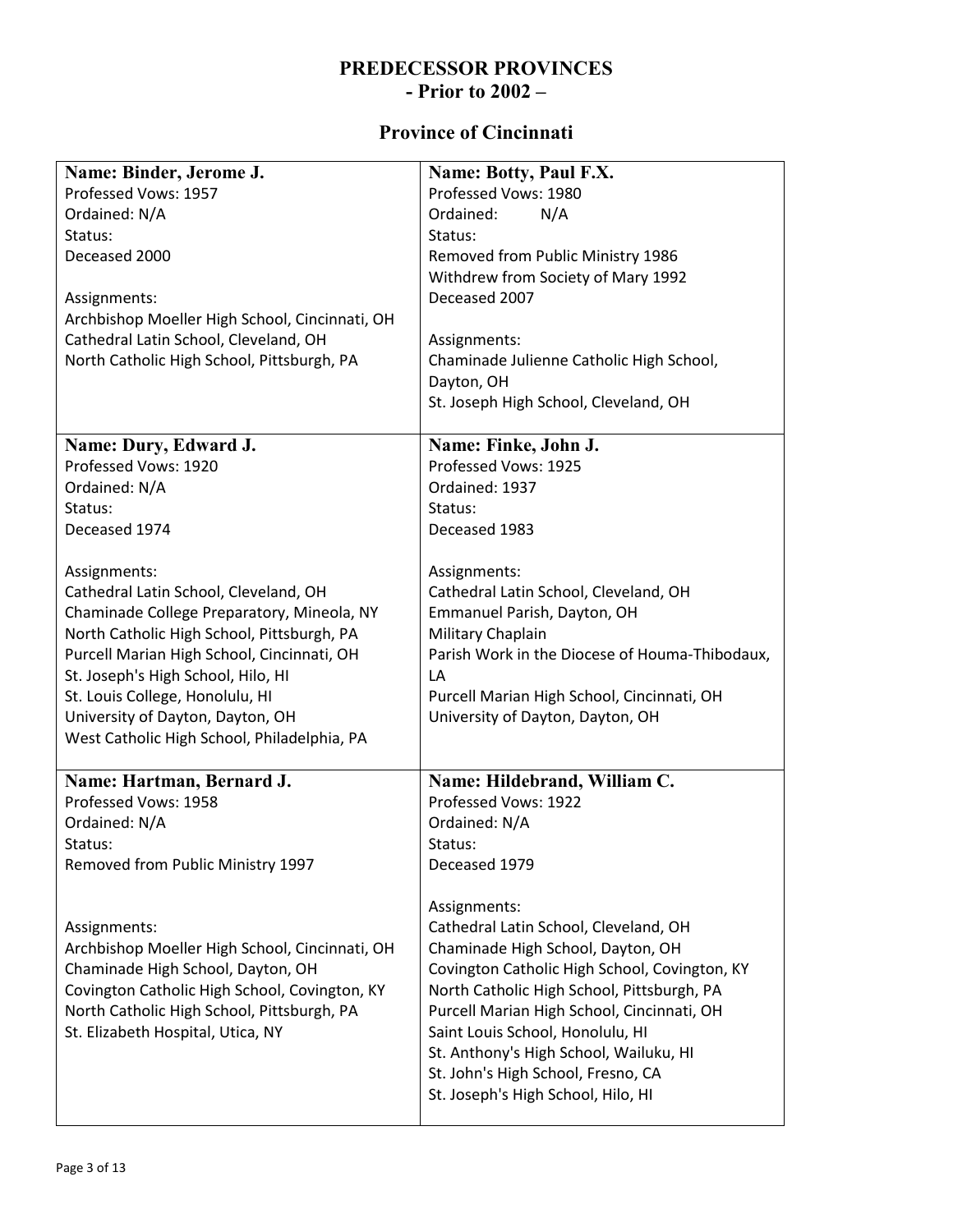| Name: Horst, Bernard L.<br>Professed Vows: 1934<br>Ordained: 1945<br>Status:<br>Deceased 2001<br>Assignments:<br>Archbishop Moeller High School, Cincinnati, OH<br>Chaminade High School, Mineola, NY<br>North Catholic High School, Pittsburgh, PA<br>Purcell Marian High School, Cincinnati, OH<br>St. James High School, Chester, PA<br>St. John Bosco Parish, Mattawan, MI*<br>St. Theresa's Parish, Waylind, MI<br>University of Dayton, Dayton, OH                                                                               | Name: Keegan, John J.<br>Professed Vows: 1945<br>Ordained: N/A<br>Status:<br>Withdrew from the Society of Mary 1962<br>Deceased 2007<br>Assignments:<br>Chaminade High School, Dayton, OH<br>Hamilton Catholic High School, Hamilton, OH<br>North Catholic High School, Pittsburgh, PA<br>St. John's Home, Rockaway, Brooklyn, NY |
|----------------------------------------------------------------------------------------------------------------------------------------------------------------------------------------------------------------------------------------------------------------------------------------------------------------------------------------------------------------------------------------------------------------------------------------------------------------------------------------------------------------------------------------|-----------------------------------------------------------------------------------------------------------------------------------------------------------------------------------------------------------------------------------------------------------------------------------------------------------------------------------|
| Name: Klick, Walter A.<br>Professed Vows: 1931<br>Ordained: N/A<br>Status:<br>Deceased 1979<br>Assignments:<br>Archbishop Moeller High School, Cincinnati, OH<br>Cathedral Latin School, Cleveland, OH<br>Chaminade High School, Dayton, OH<br>Colegio Ponceño de Varones, Ponce, PR<br>Covington Catholic High School, Covington, KY<br>Immaculate Conception Grade School,<br>Washington, DC<br>North Catholic High School, Pittsburgh, PA<br>Purcell Marian High School, Cincinnati, OH<br>St. James High School, San Francisco, CA | Name: Mathues, Frederick F.<br>Professed Vows: 1943<br>Ordained: 1952<br>Status:<br>Deceased 1972<br>Assignments:<br>Chaminade High School, Dayton, OH<br>Mount Saint John, Dayton, OH<br>North Catholic High School, Pittsburgh, PA<br>Office of Education, Youngwood, PA<br>Purcell Marian High School, Cincinnati, OH          |
| St. John's Home, Brooklyn, NY<br>St. Joseph High School, Cleveland, OH<br>St. Mary's Grade School, Pittsburgh, PA<br>St. Michael School, Baltimore, MD<br>University of Dayton, Dayton, OH*                                                                                                                                                                                                                                                                                                                                            |                                                                                                                                                                                                                                                                                                                                   |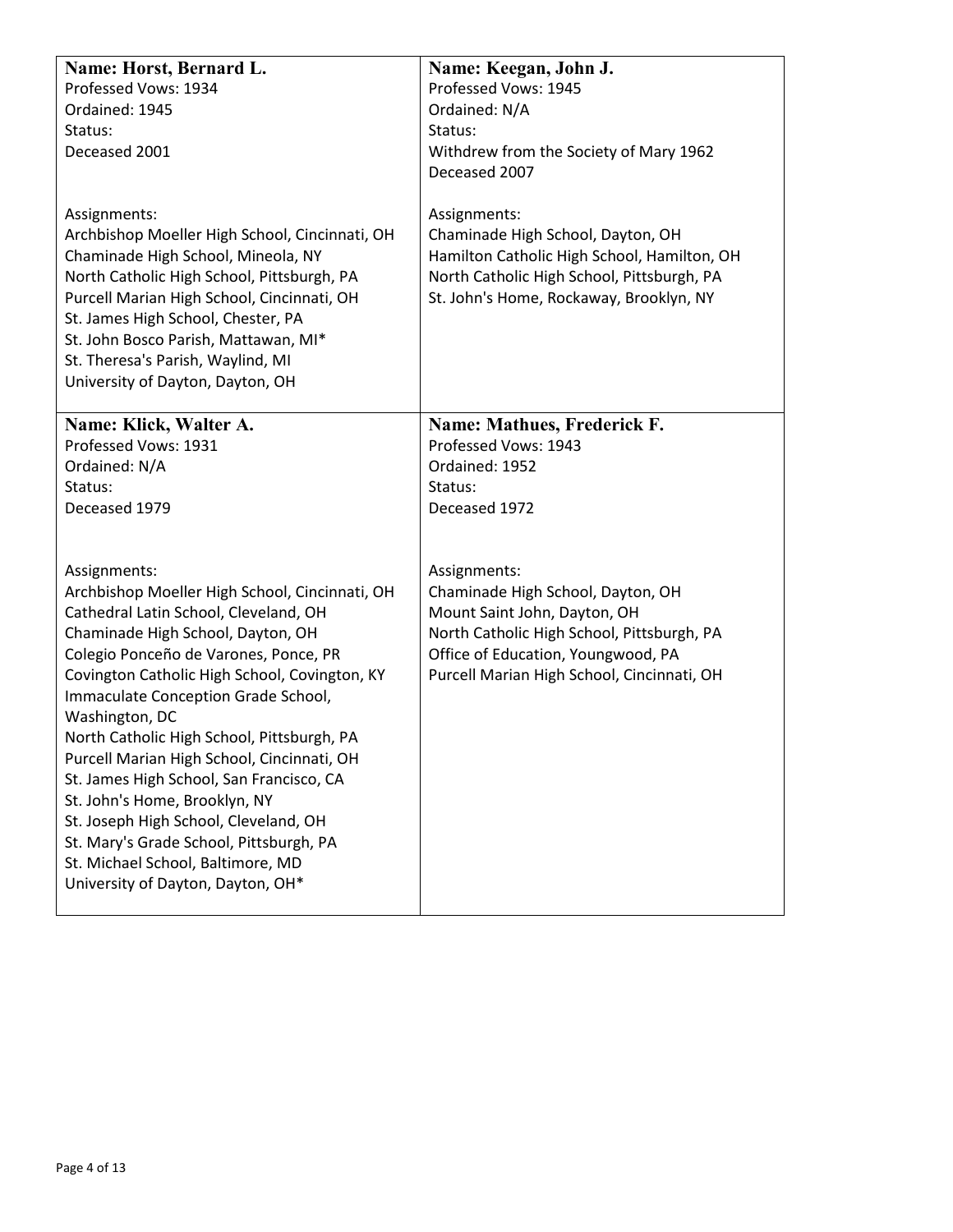| Name: May, Julius F.                               | Name: Meder, Francis P.                        |
|----------------------------------------------------|------------------------------------------------|
| Professed Vows: 1924                               | Professed Vows: 1911                           |
| Ordained: N/A                                      | Ordained: N/A                                  |
| Status:                                            | Status:                                        |
| Deceased 1970                                      | Deceased 1976                                  |
|                                                    |                                                |
|                                                    |                                                |
| Assignments:                                       | Assignments:                                   |
| Chaminade High School, Dayton, OH                  | Archbishop Moeller High School, Cincinnati, OH |
| Covington Catholic High School, Covington, KY      | Cathedral Latin School, Cleveland, OH          |
| Hamilton Catholic High School, Hamilton, OH        | Chaminade High School, Dayton, OH              |
| North Catholic High School, Pittsburgh, PA         | Chaminade High School, Mineola, NY             |
| St. James High School, Chester, PA                 | Holy Trinity, Brooklyn, NY                     |
| St. John the Baptist High School, Philadelphia, PA | North Catholic High School, Pittsburgh, PA     |
| St. Michael's Commercial, Brooklyn, NY             | Saint Louis School, Honolulu, HI               |
|                                                    | St. Anthony, Maui, HI                          |
|                                                    | St. James, San Francisco, CA                   |
|                                                    | St. Joseph Grade School, San Francisco, CA     |
|                                                    | St. Mary's Grade School and High School,       |
|                                                    | Stockton, CA                                   |
|                                                    | University of Dayton, Dayton, OH               |
|                                                    |                                                |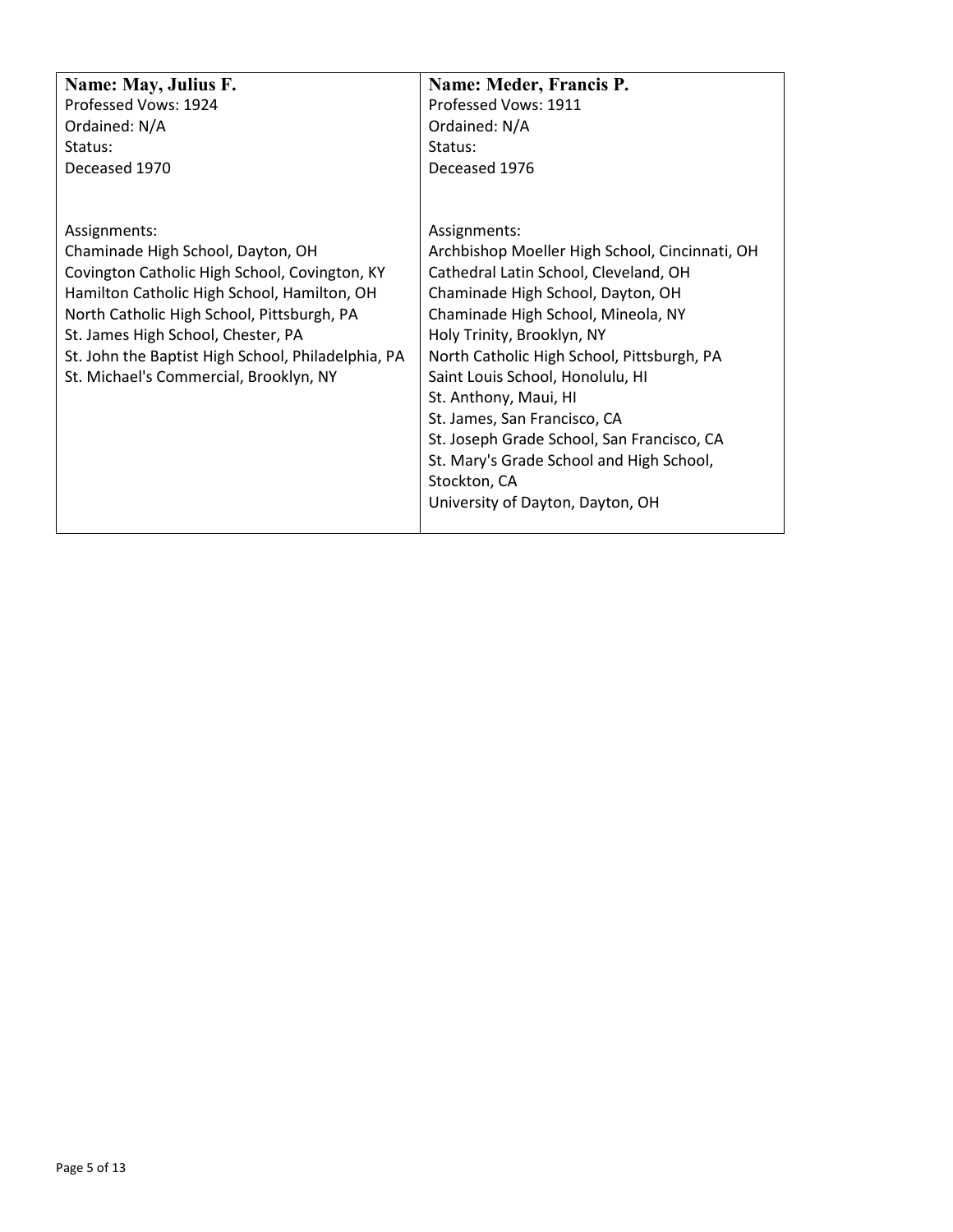| Name: Mravintz, Ralph A.                                                                                                                                                                                                                                                                                                                                                                                                                                                                                                                                                                                    | Name: Russell, Francis A.                                                                                                                                                                                                                                                                                                                                                                                                                                       |
|-------------------------------------------------------------------------------------------------------------------------------------------------------------------------------------------------------------------------------------------------------------------------------------------------------------------------------------------------------------------------------------------------------------------------------------------------------------------------------------------------------------------------------------------------------------------------------------------------------------|-----------------------------------------------------------------------------------------------------------------------------------------------------------------------------------------------------------------------------------------------------------------------------------------------------------------------------------------------------------------------------------------------------------------------------------------------------------------|
| Professed Vows: 1944                                                                                                                                                                                                                                                                                                                                                                                                                                                                                                                                                                                        | Professed Vows: 1939                                                                                                                                                                                                                                                                                                                                                                                                                                            |
| Ordained:N/A                                                                                                                                                                                                                                                                                                                                                                                                                                                                                                                                                                                                | Ordained: N/A                                                                                                                                                                                                                                                                                                                                                                                                                                                   |
| Status:                                                                                                                                                                                                                                                                                                                                                                                                                                                                                                                                                                                                     | Status:                                                                                                                                                                                                                                                                                                                                                                                                                                                         |
| Deceased 2006                                                                                                                                                                                                                                                                                                                                                                                                                                                                                                                                                                                               | Deceased 1991                                                                                                                                                                                                                                                                                                                                                                                                                                                   |
|                                                                                                                                                                                                                                                                                                                                                                                                                                                                                                                                                                                                             |                                                                                                                                                                                                                                                                                                                                                                                                                                                                 |
| Assignments:<br>Archbishop Moeller High School, Cincinnati, OH<br>Cathedral Latin High School, Cleveland, OH<br>Chaminade High School, Mineola, NY<br>Chaminade-Madonna College Preparatory,<br>Hollywood, FL<br>Developmental Resource Center, Jewish Day<br>School, Hollywood, FL<br>Hamilton Catholic High School, Hamilton, OH<br>Memphis Catholic High School, Memphis, TN<br>North Catholic High School, Pittsburgh, PA<br>Purcell Marian High School, Cincinnati, OH<br>St. John's Home, Brooklyn, NY<br>St. Thomas Aquinas High School, Fort Lauderdale,<br>FL.<br>University of Dayton, Dayton, OH | Assignments:<br>Cathedral Latin School, Cleveland, OH<br>Chaminade High School, Dayton, OH<br>Colegio San José, San Juan, PR<br>Hamilton Catholic High School, Hamilton, OH<br>Holy Cross High School, Latonia, KY<br>Immaculate Conception Grade School,<br>Washington, DC<br>Most Holy Trinity High School, Brooklyn, NY<br>Purcell Marian High School, Cincinnati, OH<br>St. John the Baptist High School, Philadelphia, PA<br>St. John's Home, Brooklyn, NY |
| Name: Sandman, Lawrence W.                                                                                                                                                                                                                                                                                                                                                                                                                                                                                                                                                                                  | Name: Tedesco, Joseph P.                                                                                                                                                                                                                                                                                                                                                                                                                                        |
| Professed Vows: 1944                                                                                                                                                                                                                                                                                                                                                                                                                                                                                                                                                                                        | Professed Vows: 1971                                                                                                                                                                                                                                                                                                                                                                                                                                            |
| Ordained: N/A                                                                                                                                                                                                                                                                                                                                                                                                                                                                                                                                                                                               | Ordained: 1983                                                                                                                                                                                                                                                                                                                                                                                                                                                  |
| Status:                                                                                                                                                                                                                                                                                                                                                                                                                                                                                                                                                                                                     | Status:                                                                                                                                                                                                                                                                                                                                                                                                                                                         |
| Withdrew from Society of Mary 1959                                                                                                                                                                                                                                                                                                                                                                                                                                                                                                                                                                          | Deceased 2016                                                                                                                                                                                                                                                                                                                                                                                                                                                   |
| Deceased 2009                                                                                                                                                                                                                                                                                                                                                                                                                                                                                                                                                                                               |                                                                                                                                                                                                                                                                                                                                                                                                                                                                 |
| Assignments:                                                                                                                                                                                                                                                                                                                                                                                                                                                                                                                                                                                                | Assignments:                                                                                                                                                                                                                                                                                                                                                                                                                                                    |
| Archbishop Riordan High School, San Francisco,                                                                                                                                                                                                                                                                                                                                                                                                                                                                                                                                                              | Archbishop Moeller High School, Cincinnati, OH                                                                                                                                                                                                                                                                                                                                                                                                                  |
| CA                                                                                                                                                                                                                                                                                                                                                                                                                                                                                                                                                                                                          | Chaminade Julienne Catholic High School,                                                                                                                                                                                                                                                                                                                                                                                                                        |
| Chaminade High School, Dayton, OH                                                                                                                                                                                                                                                                                                                                                                                                                                                                                                                                                                           | Dayton, OH                                                                                                                                                                                                                                                                                                                                                                                                                                                      |
| Juniper Serra High School, Gardena, CA                                                                                                                                                                                                                                                                                                                                                                                                                                                                                                                                                                      | Chaminade-Madonna High School, Hollywood, FL                                                                                                                                                                                                                                                                                                                                                                                                                    |
| Saint Louis School, Honolulu, HI                                                                                                                                                                                                                                                                                                                                                                                                                                                                                                                                                                            | St. Catherine Siena Parish, Portage, MI*                                                                                                                                                                                                                                                                                                                                                                                                                        |
| St. James High School, San Francisco, CA                                                                                                                                                                                                                                                                                                                                                                                                                                                                                                                                                                    | St. Joseph High School, Cleveland, OH                                                                                                                                                                                                                                                                                                                                                                                                                           |
|                                                                                                                                                                                                                                                                                                                                                                                                                                                                                                                                                                                                             | Villa Angela St Joseph, Cleveland, OH                                                                                                                                                                                                                                                                                                                                                                                                                           |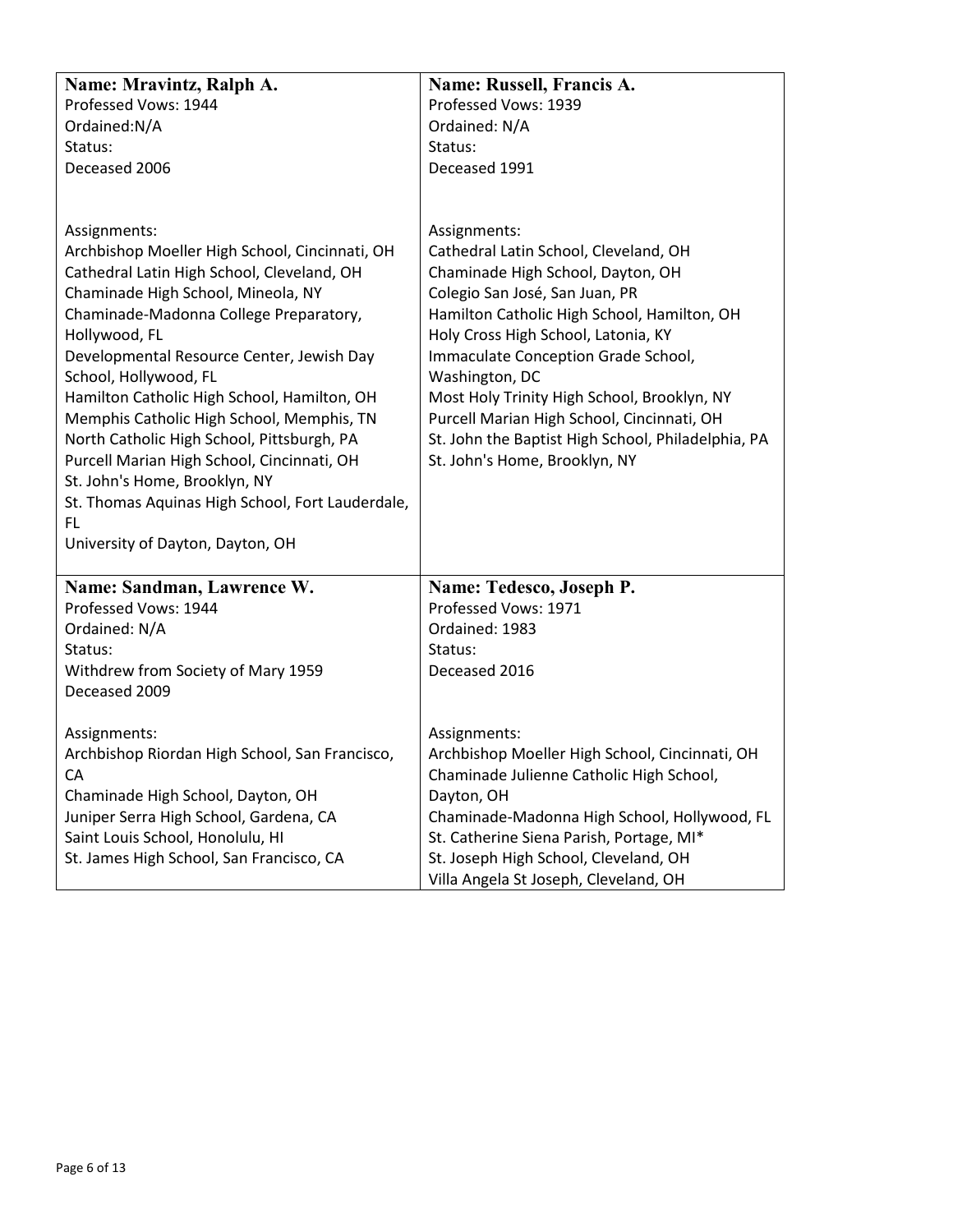# **Province of New York**

| Name: Doyle, Thomas J.                                                                                                                                                                                                                                                                                                                                 | Name: Lindemann, Robert A.                                                                                                                                                                                                                                                                                                                                                                                                                                                                                                                                                                  |
|--------------------------------------------------------------------------------------------------------------------------------------------------------------------------------------------------------------------------------------------------------------------------------------------------------------------------------------------------------|---------------------------------------------------------------------------------------------------------------------------------------------------------------------------------------------------------------------------------------------------------------------------------------------------------------------------------------------------------------------------------------------------------------------------------------------------------------------------------------------------------------------------------------------------------------------------------------------|
| Professed Vows: 1952                                                                                                                                                                                                                                                                                                                                   | Professed Vows: 1941                                                                                                                                                                                                                                                                                                                                                                                                                                                                                                                                                                        |
| Ordained: 1974                                                                                                                                                                                                                                                                                                                                         | Ordained: N/A                                                                                                                                                                                                                                                                                                                                                                                                                                                                                                                                                                               |
| Status:                                                                                                                                                                                                                                                                                                                                                | Status:                                                                                                                                                                                                                                                                                                                                                                                                                                                                                                                                                                                     |
| Deceased 2007                                                                                                                                                                                                                                                                                                                                          | Deceased 1995                                                                                                                                                                                                                                                                                                                                                                                                                                                                                                                                                                               |
|                                                                                                                                                                                                                                                                                                                                                        |                                                                                                                                                                                                                                                                                                                                                                                                                                                                                                                                                                                             |
| Assignments:<br>Cardinal Gibbons High School, Baltimore, MD<br>Cathedral Latin School, Cleveland, OH<br>Chaminade Mineola High School, Mineola, NY<br>Hamilton Catholic High School, Hamilton, OH<br>Sacred Heart Church, Vernon, CT<br>St. Bernard Parish, Rockville, CT<br>St. James High School, Chester, PA<br>St. Joseph's Parish, New London, CT | Assignments:<br>Cathedral Latin High School, Cleveland, OH<br>Chaminade High School, Dayton, OH<br>Covington Catholic High School, Covington, KY<br>Diocese of Brooklyn, Educational TV, Brooklyn,<br><b>NY</b><br>Diocese of Rockville Centre's Educational TV,<br>Rockville, NY<br>Immaculate Conception, Washington, DC<br>Most Holy Trinity High School, Brooklyn, NY<br>North Catholic High School, Pittsburgh, PA<br>Our Lady of Rosary Grade School, Dayton, OH<br>Purcell Marian High School, Cincinnati, OH<br>St. James High School, Chester, PA<br>St. John's Home, Rockaway, NY |
|                                                                                                                                                                                                                                                                                                                                                        |                                                                                                                                                                                                                                                                                                                                                                                                                                                                                                                                                                                             |
| Name: Parlangeli, Anthony R.<br>Professed Vows: 1963<br>Ordained: N/A<br>Status:<br>Withdrew from the Society of Mary 1973<br>Deceased 1997                                                                                                                                                                                                            | Name: Sheehan, John J.<br>Professed Vows: 1950<br>Ordained: 1961<br>Status:<br>Laicized 1997                                                                                                                                                                                                                                                                                                                                                                                                                                                                                                |
| Assignments:<br>Chaminade-Madonna High School, Hollywood, FL<br>Colegio Ponceño de Varones, Ponce, PR                                                                                                                                                                                                                                                  | Assignments:<br>Cardinal Gibbons High School, Baltimore, MD<br>Chaminade High School, Mineola, New York, NY<br>Marianist Family Retreat Center, Cape May, NJ<br>St. James High School, Chester, PA                                                                                                                                                                                                                                                                                                                                                                                          |
| Name: Sokol, Edward W.<br>Professed Vows: 1962<br>Ordained: N/A<br>Status:<br>Withdrew from Society of Mary 1986<br>Deceased                                                                                                                                                                                                                           |                                                                                                                                                                                                                                                                                                                                                                                                                                                                                                                                                                                             |
| Assignments:<br>Chaminade-Madonna High School, Hollywood,<br>Florida<br>St. James High School, Chester, PA                                                                                                                                                                                                                                             |                                                                                                                                                                                                                                                                                                                                                                                                                                                                                                                                                                                             |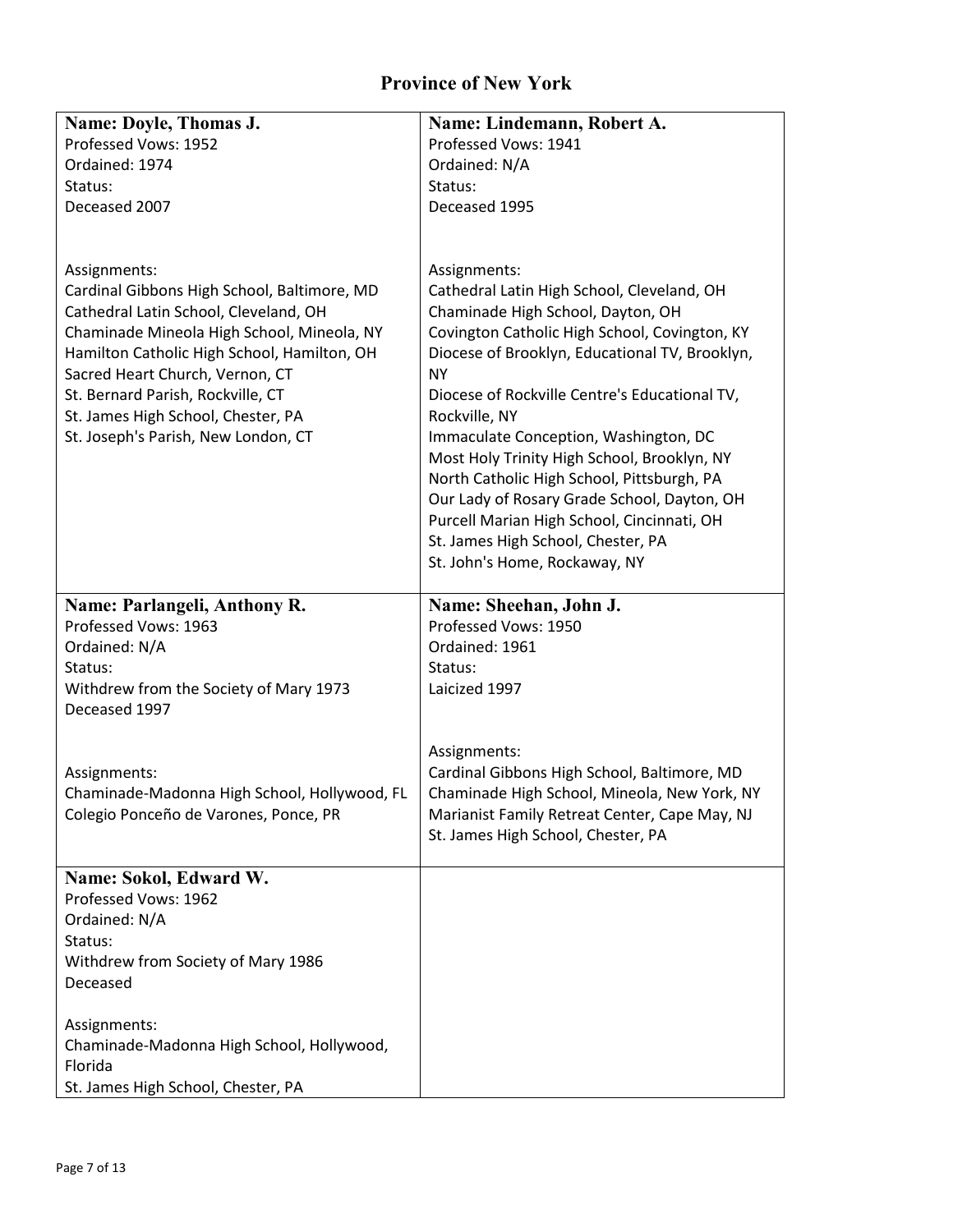# **Province of the Pacific**

| Name: Ludwig, August E.                        | Name: McGloin, James J.*                       |
|------------------------------------------------|------------------------------------------------|
| Professed Vows: 1949                           | Professed Vows: 1947                           |
| Ordained: N/A                                  | Ordained: N/A                                  |
| Status:                                        | Status:                                        |
| Withdrew from Society of Mary 1980             | Withdrew from the Society of Mary 1970         |
| Deceased 2007                                  | Deceased 2013                                  |
|                                                |                                                |
| Assignments:                                   | Assignments:                                   |
| Archbishop Riordan High School, San Francisco, | Archbishop Riordan High School, San Francisco, |
| CA                                             | CA                                             |
| Chaminade College Prep, St. Louis, MO          | Cathedral Latin, Cleveland, OH                 |
| Chaminade University, Honolulu, HI             | Junípero Serra High School, Gardena, CA        |
| DeSales High School, Walla Walla, WA           | Saint Louis School, Honolulu, HI               |
| Junipero Serra High School, Gardena, CA        | St. Anthony School, Maui, HI                   |
| Saint Louis School, Honolulu, HI               |                                                |
| St. John Vianney, St. Louis, MO                |                                                |
| St. Joseph Hill Infirmary, Eureka, MO          |                                                |
| St. Joseph School, Victoria, TX                |                                                |
| Name: Nu'uanu, Joseph P                        | Name: Reilly, James P.                         |
| Professed Vows: 1956                           | Professed Vows: 1958                           |
| Ordained: N/A                                  | Ordained: N/A                                  |
| Status:                                        | Status:                                        |
| Deceased 2013                                  | Withdrew from Society of Mary 1968             |
|                                                |                                                |
|                                                |                                                |
| Assignments:                                   | Assignments:                                   |
| Archbishop Riordan High School, San Francisco, | Chaminade College Preparatory, West Hills, CA  |
| CA                                             |                                                |
| Martha's Kitchen, San Jose, CA                 |                                                |
| Saint Louis High School, Honolulu, HI          |                                                |
| St. Anthony High School, Maui, HI              |                                                |
| Name: Wong, Terrence D.                        |                                                |
| Professed Vows: 1958                           |                                                |
| Ordained: N/A                                  |                                                |
| Status:                                        |                                                |
| Withdrew from the Society of Mary 1989         |                                                |
| Deceased                                       |                                                |
|                                                |                                                |
| Assignments:                                   |                                                |
| Archbishop Riordan High School, San Francisco, |                                                |
| CA                                             |                                                |
| Chaminade College Preparatory, Canoga Park, CA |                                                |
| Chaminade University, Honolulu, HI             |                                                |
| Junipero Serra High School, Gardena, CA        |                                                |
| Saint Louis High School, Honolulu, HI          |                                                |
| St. Joseph High School, Alameda, CA            |                                                |
| University of Dayton, Dayton, OH               |                                                |

Page 8 of 13 Abuse Occurred as an Aspirant/ While Under Direction of Province but Never Professed Vows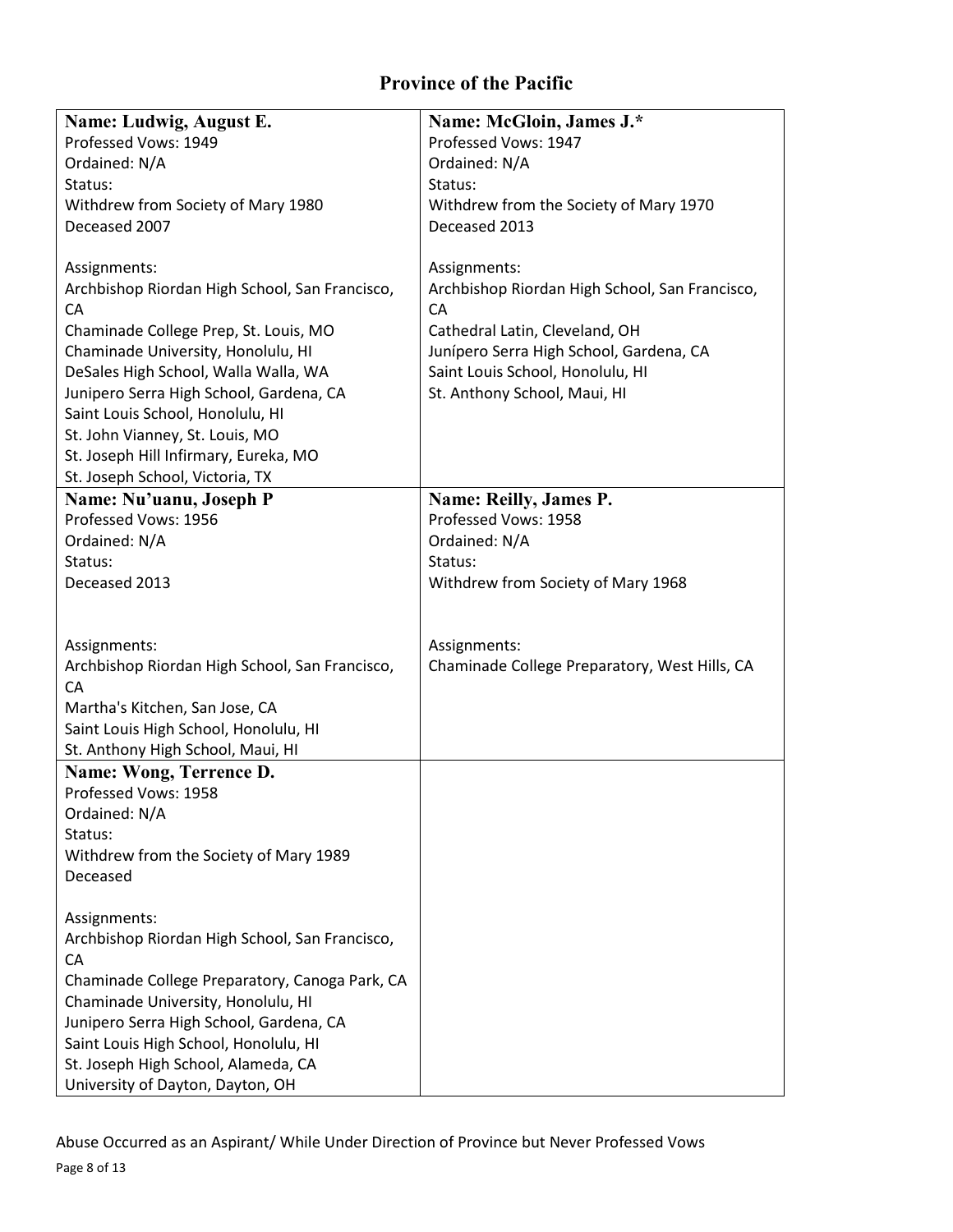| <b>Name: Martines, Gilbert</b>                   |
|--------------------------------------------------|
| Professed Vows: N/A                              |
| Ordained: N/A                                    |
| Status:                                          |
| 1982-Arrested while aspirant at Center Marianist |
| Community in Honolulu, Hawaii. Was not in        |
| ministry. Left the Order immediately.            |
|                                                  |

Limited to Child Pornography

| Name: Pariante, Mariano J.                     |
|------------------------------------------------|
| Professed Vows: 1974                           |
| Ordained: 1990                                 |
| Status:                                        |
| Withdrew from Society of Mary 2001             |
| Laicized 2001                                  |
|                                                |
| Assignments:                                   |
| Chaminade College Preparatory, Canoga Park, CA |
| Chaminade High School, Mineola, NY             |
| Chaminade University, Honolulu, HI             |
| Saint Louis School, Honolulu, HI               |
| St. Mary's University, San Antonio, TX         |
| University of Dayton, Dayton, OH               |
|                                                |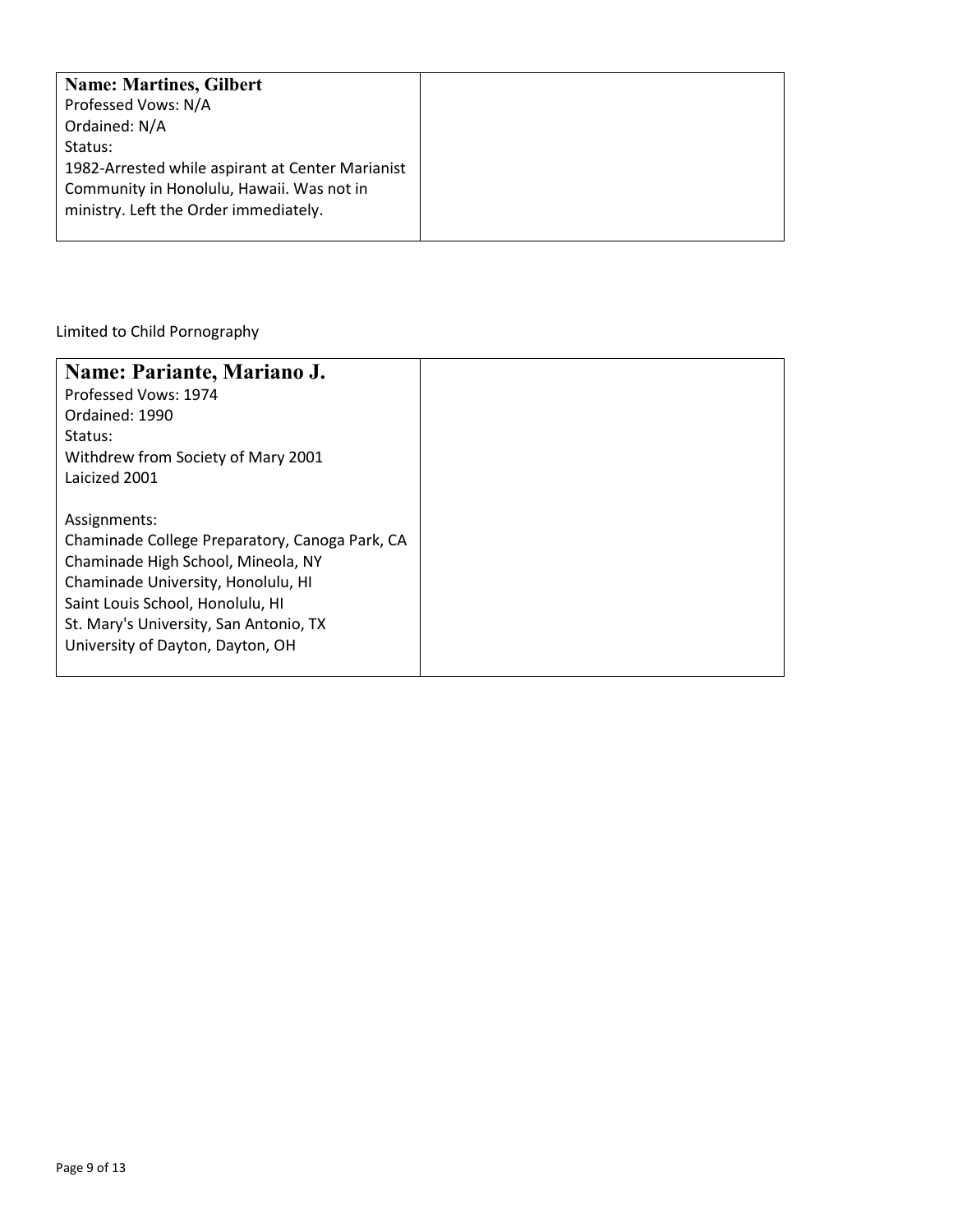### **Province of St. Louis**

| Name: Aten, Michael J.                        | Name: Baier, Mark A.                          |
|-----------------------------------------------|-----------------------------------------------|
| Professed Vows: 1964                          | Professed Vows: 1971                          |
| Ordained: N/A                                 | Ordained: N/A                                 |
| Status:                                       | Status:                                       |
| Withdrew from Society of Mary 1971            | Withdrew from the Society of Mary 1994        |
| Deceased 2007                                 |                                               |
| Assignments:                                  | Assignments:                                  |
| Camp Chaminade, St. Louis, MO                 | Camp Chaminade, St. Louis. MO                 |
| Don Bosco High School, Milwaukee, WI          | Central Catholic High School, San Antonio, TX |
|                                               | Chaminade College Preparatory, St. Louis, MO  |
|                                               | St. Mary's High School, St. Louis, MO*        |
|                                               | Thomas Moore High School, Milwaukee, WI       |
|                                               |                                               |
| Name: Fitzsimmons, Eugene T.                  | Name: Kennealy, William R.                    |
| Professed Vows: 1947                          | Professed Vows: 1947                          |
| Ordained: N/A                                 | Ordained: N/A                                 |
| Status:                                       | Status:                                       |
| Withdrew from Society of Mary 2000            | Deceased 1995                                 |
| Deceased 2011                                 |                                               |
|                                               |                                               |
| Assignments:                                  | Assignments:                                  |
| Assumption High School, East St. Louis, IL    | Central Catholic High School, San Antonio, TX |
| Central Catholic High School, San Antonio, TX | Chaminade College Preparatory, St. Louis, MO  |
| Don Bosco High School, Milwaukee, WI          | DeAndreis High School, St. Louis, MO          |
| Junípero Serra High School, Gardena, CA       | St. Mary's High School, St. Louis, MO         |
| McBride High School, St. Louis, MO            | St. Michael's Central Catholic High School,   |
| Mitty High School San Jose, CA                | Chicago, IL                                   |
| Rockwood School District, Eureka, MO          |                                               |
| Saint Louis School, Honolulu, HI              |                                               |
| St. Joseph's High School, Victoria, TX        |                                               |
| St. Mary's High School, St. Louis, MO         |                                               |
|                                               |                                               |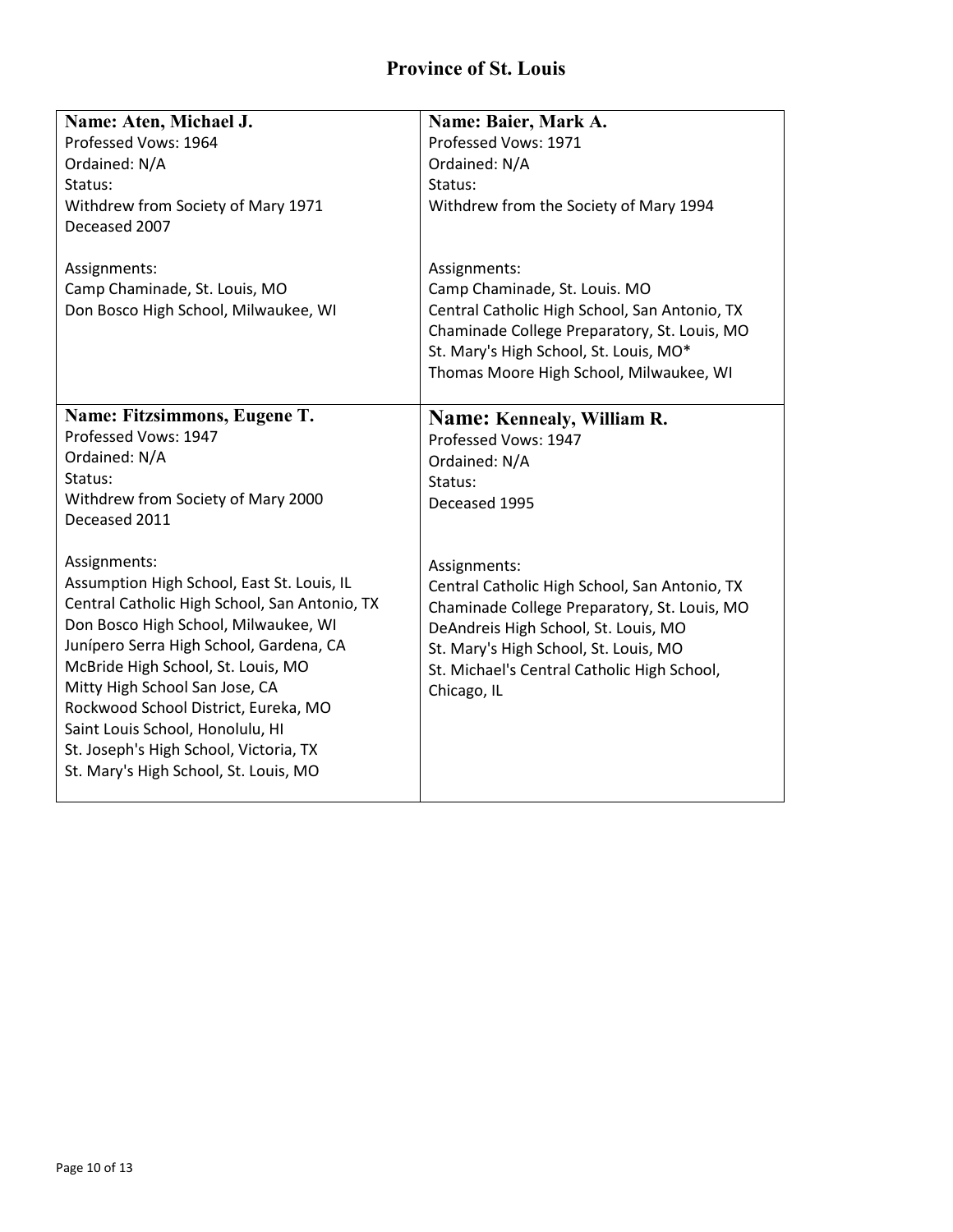| Name: McNulty, Patrick J.                                               | Name: Meinhardt, Louis J.                                                                |
|-------------------------------------------------------------------------|------------------------------------------------------------------------------------------|
| Professed Vows: 1952                                                    | Professed Vows: 1923                                                                     |
| Ordained: 1966                                                          | Ordained: N/A                                                                            |
| Status:                                                                 | Status:                                                                                  |
| Deceased 1984                                                           | Deceased 1990                                                                            |
|                                                                         |                                                                                          |
|                                                                         |                                                                                          |
| Assignments:                                                            | Assignments:                                                                             |
| Cathedral High School, Belleville, IL                                   | Assumption High School, East St. Louis, IL                                               |
| Central Catholic High School, San Antonio, TX                           | Chaminade College Preparatory, St. Louis, MO                                             |
| Holy Rosary Parish, San Antonio, TX                                     | Holy Redeemer High School, Detroit, MI                                                   |
| Our Lady of Guadalupe, Helotes, TX                                      | McBride High School, St. Louis, MO                                                       |
| St. Joseph High School, Victoria, TX                                    | Spalding Institute, Peoria, IL                                                           |
|                                                                         | St. Mary's Commercial School, Dubuque, IA                                                |
|                                                                         | St. Mary's University, San Antonio, TX                                                   |
| Name: Miller, Charles H.                                                | Name: Mueller, William C.                                                                |
| Professed Vows: 1952                                                    | Professed Vows: 1957                                                                     |
| Ordained: 1964                                                          | Ordained: N/A                                                                            |
| Status:                                                                 | Status:                                                                                  |
| Removed from Public Ministry 2008                                       | <b>Withdrew from Marianists 1986</b>                                                     |
|                                                                         |                                                                                          |
|                                                                         |                                                                                          |
| Assignments:                                                            | Assignments:                                                                             |
| American Seminary, St Louis, MO                                         | Camp Chaminade, St. Louis, MO                                                            |
| Coyle High School, Kirkwood, MO                                         | Central Catholic High School, San Antonio, TX                                            |
| Emory University, Atlanta, GA                                           | Chaminade College Preparatory, St. Louis, MO                                             |
| St. Louis University, St Louis, MO                                      | Roncalli High School, Pueblo, CO                                                         |
| St. Mary's University, San Antonio, TX                                  | St. John Vianney High School, St. Louis, MO                                              |
|                                                                         | St. Mary's High School, St. Louis, MO                                                    |
| Name: Pistone, Anthony J.                                               | <b>Name: Purcell, Thomas P.</b>                                                          |
| Professed Vows: 1953                                                    | Professed Vows: 1959                                                                     |
| Ordained: N/A                                                           | Ordained: 1972                                                                           |
| Status:                                                                 | Status:                                                                                  |
| Deceased 2017                                                           | Withdrew from the Society of Mary 1990                                                   |
|                                                                         |                                                                                          |
|                                                                         |                                                                                          |
| Assignments:                                                            | Assignments:                                                                             |
| Cathedral High School, Belleville, IL                                   | American Seminary, St. Louis, MO                                                         |
| Chaminade College Preparatory, St Louis MO                              | Assumption High School, East St. Louis, IL                                               |
| Don Bosco High School, Milwaukee WI                                     | Central Catholic HS, San Antonio, TX                                                     |
| McBride High School, St Louis MO                                        | Chaminade College Preparatory, St. Louis, MO                                             |
| McGuinness High School, Oklahoma City OK                                | Our Lady of the Pillar Parish, St. Louis, MO                                             |
| Nolan High School, Fort Worth TX<br>St Mary's High School, St Louis, MO | Holy Rosary Parish, San Antonio, TX<br>St. Joseph's Middle and High School, Victoria, TX |
|                                                                         | St. Mary's High School, St. Louis, MO                                                    |
|                                                                         | St. Odelia Church, Tuscon, AZ                                                            |
|                                                                         |                                                                                          |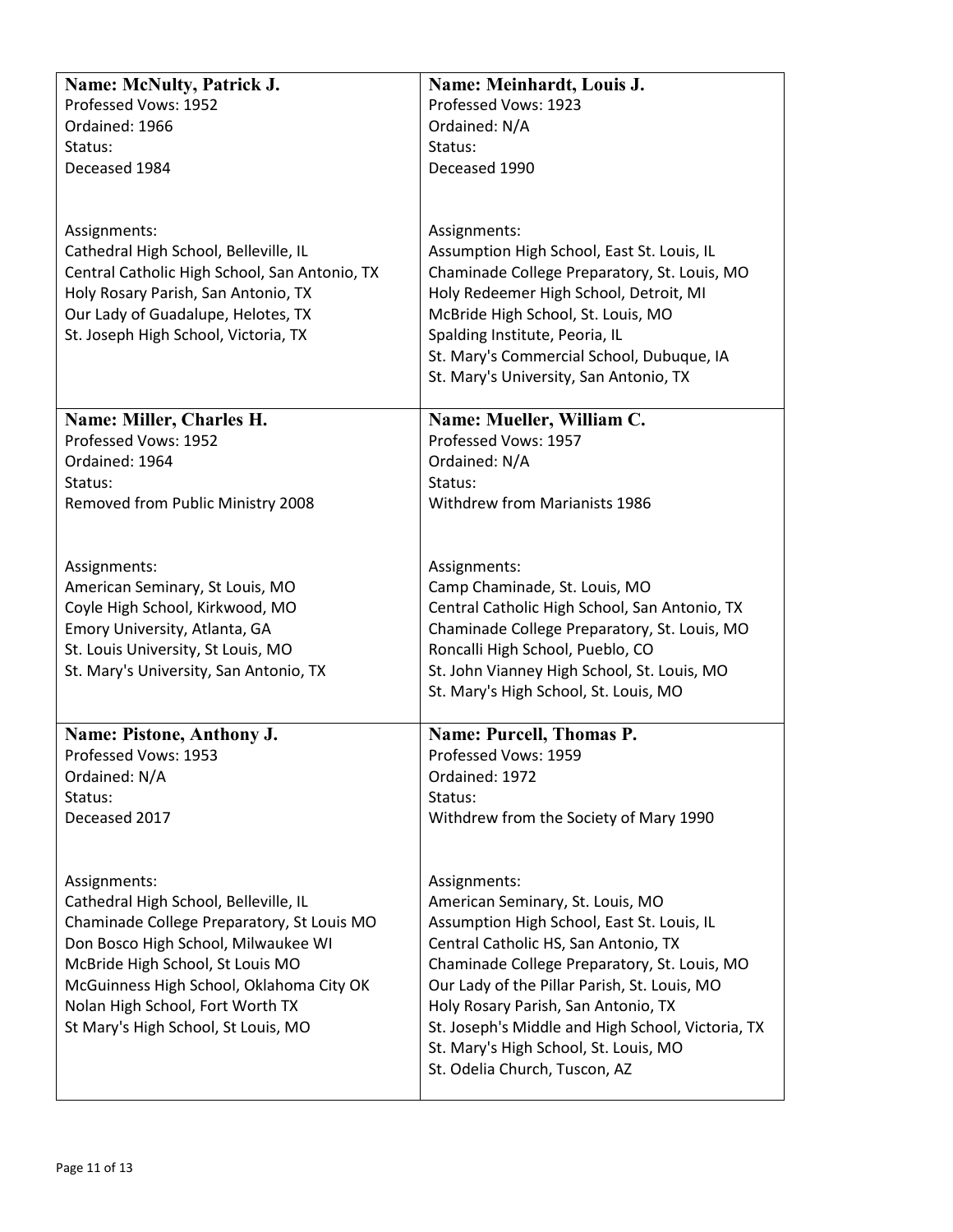| Name: Sanneman, Marvin F.                                                          | Name: Schlund, John N.                        |
|------------------------------------------------------------------------------------|-----------------------------------------------|
| Professed Vows: 1951                                                               | Professed Vows: 1980                          |
| Ordained: N/A                                                                      | Ordained: N/A                                 |
| Status:                                                                            | Status:                                       |
| Deceased 1987                                                                      | Removed from Public Ministry 2004             |
|                                                                                    |                                               |
|                                                                                    |                                               |
| Assignments:                                                                       | Assignments:                                  |
| Central Catholic, High School, San Antonio, TX                                     | Campus Ministry, Denton, TX                   |
| St. John Vianney High School, Kirkwood, MO                                         | Central Catholic High School, San Antonio, TX |
| St. Joseph Middle and High School, Victoria, TX                                    | Chaminade College Preparatory, St. Louis, MO  |
| St. Mary's High School, St. Louis, MO                                              | TECABOCA, Mountain Home, TX                   |
| St. Mary's University, San Antonio, TX                                             |                                               |
| Name: Tissier, Ronald M.                                                           | Name: Triulzi, Daniel A.                      |
| Professed Vows: 1958                                                               | Professed Vows: 1966                          |
| Ordained: N/A                                                                      | Ordained: 1981                                |
| Status:                                                                            | Status:                                       |
| Withdrew from Society of Mary 1964                                                 | Removed from Public Ministry 2006             |
| Deceased 2021                                                                      | Deceased 2017                                 |
|                                                                                    |                                               |
|                                                                                    | Assignments:                                  |
| Assignments:                                                                       | Chaminade College Preparatory, St. Louis, MO  |
| Camp Chaminade, St. Louis, MO                                                      | Chaminade Julienne Catholic High School,      |
| Don Bosco High School, Milwaukee, WI                                               | Dayton, OH                                    |
| McBride High School, St. Louis, MO                                                 | Nolan Catholic High School, Fort Worth, TX    |
|                                                                                    | St. John Vianney High School, St. Louis, MO   |
|                                                                                    | St. Mark's Parish, Denton, TX                 |
| Name: Wayer, Vincent A.                                                            | Name: Wood, Robert D.                         |
| Professed Vows: 1956                                                               | Professed Vows: 1945                          |
| Ordained: N/A                                                                      | Ordained: N/A                                 |
| Status:                                                                            | Status:                                       |
| Removed from Public Ministry 2002                                                  | Deceased 2016                                 |
|                                                                                    |                                               |
|                                                                                    |                                               |
| Assignments:                                                                       | Assignments:                                  |
| Chaminade College Preparatory, St. Louis, MO                                       | St. Mary's High School, St. Louis, MO         |
| Don Bosco High School, Milwaukee WI                                                | St. Mary's University, San Antonio, TX        |
| Holy Rosary Parish, San Antonio, TX                                                | St. Michael Central High School, Chicago IL   |
| McBride High School, St. Louis MO                                                  |                                               |
| Our Lady of Guadalupe Parish, Helotes, TX                                          |                                               |
| St. John Vianney High School, St Louis, MO                                         |                                               |
| St. Mary's University, San Antonio, TX<br>University of Notre Dame, Notre Dame, IN |                                               |
|                                                                                    |                                               |
|                                                                                    |                                               |